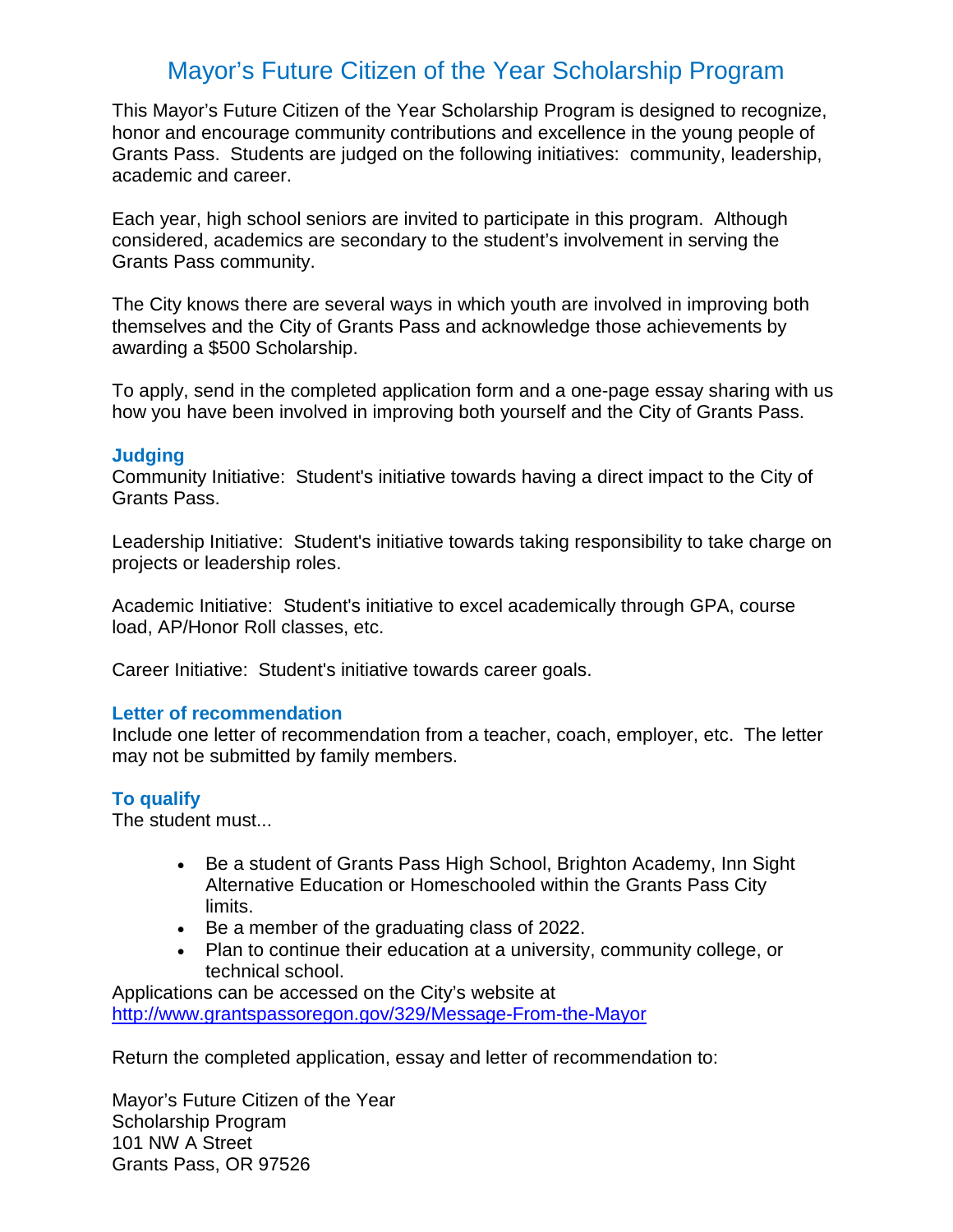# **Mayor's Future Citizen of the Year Scholarship City of Grants Pass**

| TYPE OR PRINT ALL INFORMATION EXCEPT SIGNATURES<br>Completeness and neatness insure your application will be reviewed properly |                                                                                                                                                                                                                                     |                                             | Application postmark deadline: May 31, 2022 |  |  |
|--------------------------------------------------------------------------------------------------------------------------------|-------------------------------------------------------------------------------------------------------------------------------------------------------------------------------------------------------------------------------------|---------------------------------------------|---------------------------------------------|--|--|
| <b>APPLICANT</b>                                                                                                               |                                                                                                                                                                                                                                     |                                             |                                             |  |  |
| <b>INFORMATION</b> Permanent Home                                                                                              |                                                                                                                                                                                                                                     |                                             | Length of time                              |  |  |
|                                                                                                                                |                                                                                                                                                                                                                                     |                                             |                                             |  |  |
|                                                                                                                                | Telephone $(\_\_\_\_\_\_\_\_\_\_\_\$ $\_\_\_\_\_\_\_$ E-mail Address $\_\_\_\_\_\_\_\_\_\_$                                                                                                                                         | Date of Birth: Month Day Day Year           |                                             |  |  |
| <b>HIGH SCHOOL</b><br><b>INFORMATION</b>                                                                                       |                                                                                                                                                                                                                                     |                                             |                                             |  |  |
|                                                                                                                                |                                                                                                                                                                                                                                     |                                             |                                             |  |  |
| POST-<br><b>SECONDARY</b><br><b>SCHOOL</b>                                                                                     | Name of post-secondary school you plan to attend. (If unknown, please list in order of preference the schools to<br>which you have applied.) Use official school names. Do not use abbreviations.                                   |                                             |                                             |  |  |
| <b>INFORMATION</b>                                                                                                             |                                                                                                                                                                                                                                     |                                             |                                             |  |  |
|                                                                                                                                | <u>City</u> 2008. The City 2008 City 2008. The State 2008. The State 2008. The State 2008. The State 2008. The State 2008. The State 2008. The State 2008. The State 2008. The State 2008. The State 30 State 30. State 30. State 3 |                                             |                                             |  |  |
|                                                                                                                                | $\Box$ 4 yr. College or University<br>□ Vocational-Technical School                                                                                                                                                                 | $\square$ 2 yr. Community or Junior College |                                             |  |  |
|                                                                                                                                |                                                                                                                                                                                                                                     |                                             |                                             |  |  |
|                                                                                                                                | Anticipated degree:<br>$\Box$ Bachelor                                                                                                                                                                                              | $\Box$ Associate                            |                                             |  |  |
|                                                                                                                                |                                                                                                                                                                                                                                     |                                             |                                             |  |  |

If space provided in any section is inadequate, you may continue on additional sheets of paper using the same format. DO NOT repeat information already reported on the application form. Your name, address, and name of this scholarship program should be included on all attachments.

**WORK EXPERIENCE** Describe your work experience during the **past four years** (e.g., food server, babysitting, lawn mowing, office work). Indicate dates of employment for each job and approximate **number of hours worked** each week. List amounts earned at each job.

| Employer/Position | From-Mo/Yr | To-Mo/Yr | Hours per week | <b>Amount Earned</b> |
|-------------------|------------|----------|----------------|----------------------|
|                   |            |          |                |                      |
|                   |            |          |                |                      |
|                   |            |          |                |                      |
|                   |            |          |                |                      |
|                   |            |          |                |                      |
|                   |            |          |                |                      |
|                   |            |          |                |                      |